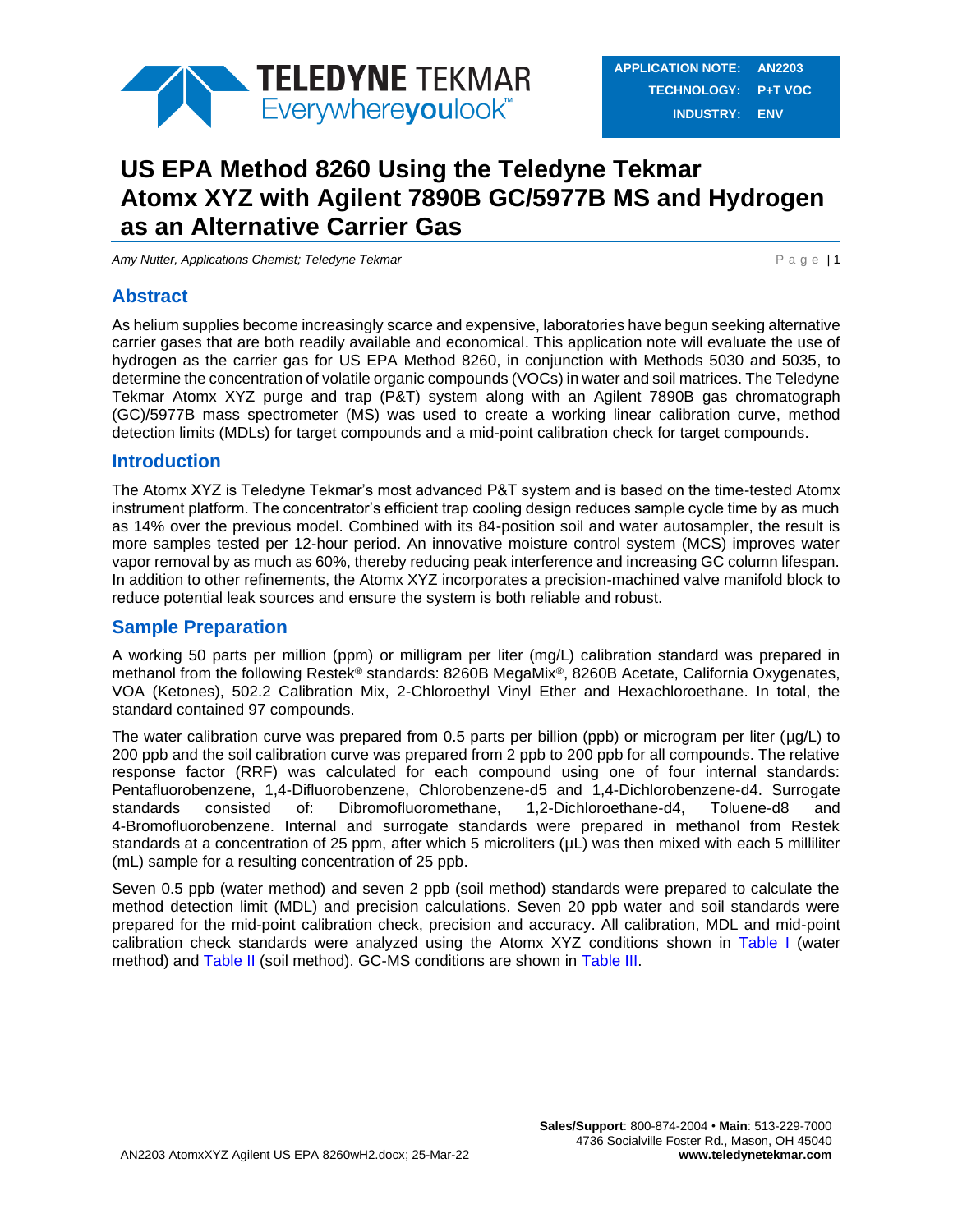

# **Experimental Instrument Conditions**

<span id="page-1-0"></span>

| Table I<br><b>Teledyne Tekmar Atomx XYZ Water Method Conditions</b> |                 |                              |                 |  |  |  |  |  |  |  |
|---------------------------------------------------------------------|-----------------|------------------------------|-----------------|--|--|--|--|--|--|--|
| <b>Standby</b>                                                      | <b>Variable</b> | <b>Desorb</b>                | <b>Variable</b> |  |  |  |  |  |  |  |
| Valve Oven Temp                                                     | 140 °C          | Water Needle Rinse Volume    | 7.00 mL         |  |  |  |  |  |  |  |
| <b>Transfer Line Temp</b>                                           | 140 °C          | Sweep Needle Time            | 0.25 min        |  |  |  |  |  |  |  |
| Sample Mount Temp                                                   | 90 °C           | Desorb Preheat Temp          | 245 °C          |  |  |  |  |  |  |  |
| <b>Water Heater Temp</b>                                            | 90 °C           | Desorb Time                  | 2.00 min        |  |  |  |  |  |  |  |
| Sample Cup Temp                                                     | 20 °C           | Drain Flow                   | 300 mL/min      |  |  |  |  |  |  |  |
| Soil Valve Temp                                                     | 100 °C          | Desorb Temp                  | 250 °C          |  |  |  |  |  |  |  |
| <b>Standby Flow</b>                                                 | 10 mL/min       | <b>Methanol Needle Rinse</b> | Off             |  |  |  |  |  |  |  |
| Purge Ready Temp                                                    | 40 °C           | <b>GC Start Signal</b>       | Begin Desorb    |  |  |  |  |  |  |  |
| <b>Purge</b>                                                        | <b>Variable</b> | <b>Bake</b>                  | <b>Variable</b> |  |  |  |  |  |  |  |
| Sample Equilibrate Time                                             | $0.00$ min      | <b>Methanol Glass Rinse</b>  | Off             |  |  |  |  |  |  |  |
| Presweep Time                                                       | 0.25 min        | <b>Water Bake Rinses</b>     | $\mathbf{1}$    |  |  |  |  |  |  |  |
| Prime Sample Fill Volume                                            | 3.00 mL         | Water Bake Rinse Volume      | 7.00 mL         |  |  |  |  |  |  |  |
| Sample Volume                                                       | 5.00 mL         | <b>Bake Rinse Sweep Time</b> | $0.25$ min      |  |  |  |  |  |  |  |
| Sweep Sample Time                                                   | $0.25$ min      | <b>Bake Rinse Sweep Flow</b> | 100 mL/min      |  |  |  |  |  |  |  |
| Sweep Sample Flow                                                   | 100 mL/min      | <b>Bake Rinse Drain Time</b> | $0.40$ min      |  |  |  |  |  |  |  |
| Sparge Vessel Heater                                                | Off             | <b>Bake Time</b>             | 2.00 min        |  |  |  |  |  |  |  |
| Purge Time                                                          | 11.00 min       | <b>Bake Flow</b>             | 200 mL/min      |  |  |  |  |  |  |  |
| Purge Flow                                                          | 40 mL/min       | <b>Bake Temp</b>             | 260 °C          |  |  |  |  |  |  |  |
| Purge Temp                                                          | 20 °C           | <b>MCS Bake Temp</b>         | 180 °C          |  |  |  |  |  |  |  |
| MCS Purge Temp                                                      | 20 °C           |                              |                 |  |  |  |  |  |  |  |
| Dry Purge Time                                                      | $0.5$ min       |                              |                 |  |  |  |  |  |  |  |
| Dry Purge Flow                                                      | 100 mL/min      | <b>Trap</b>                  | #9              |  |  |  |  |  |  |  |
| Dry Purge Temp                                                      | 20 °C           | <b>Purge Gas</b>             | Nitrogen        |  |  |  |  |  |  |  |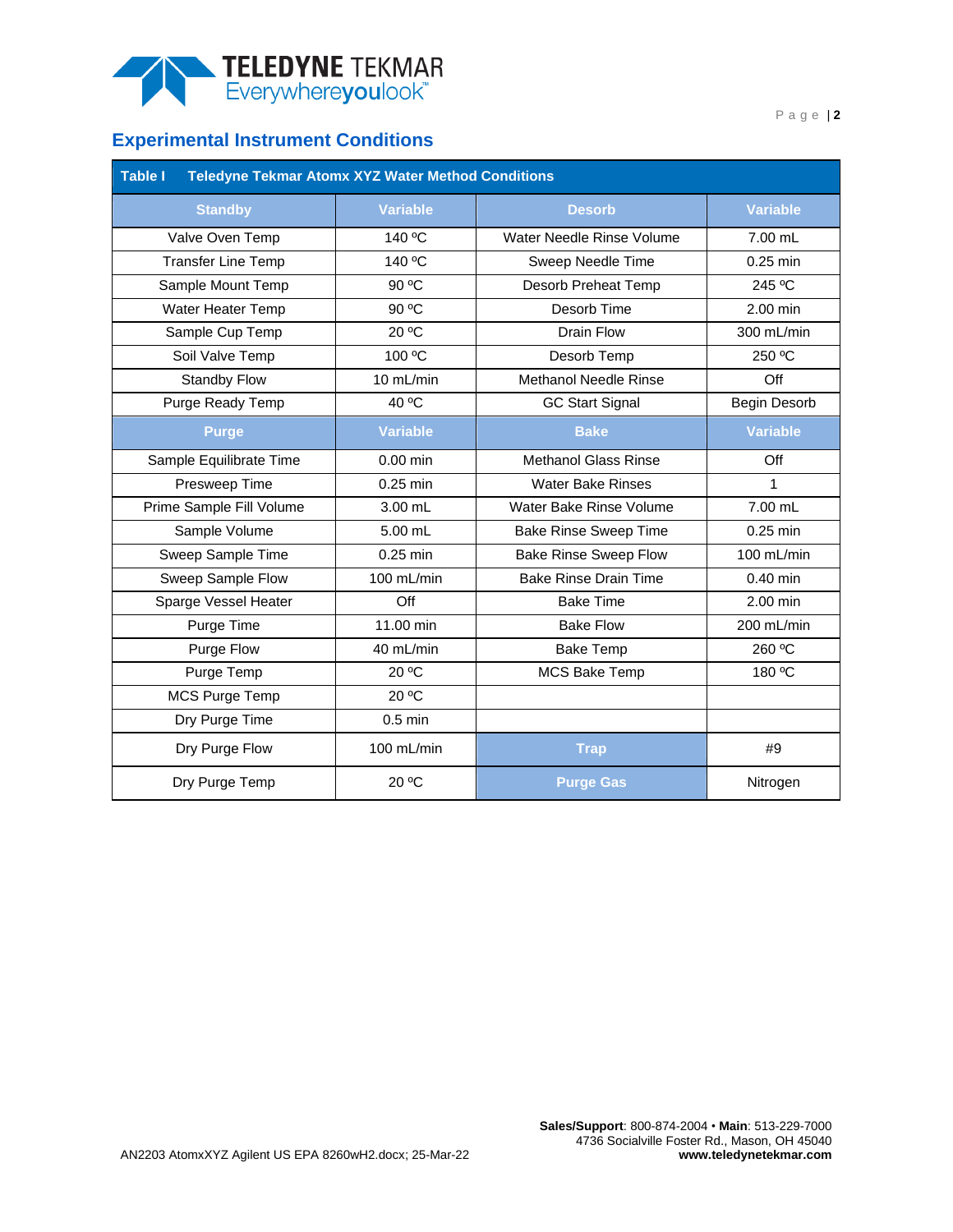

P a g e | **3**

<span id="page-2-0"></span>

| <b>Table II</b><br><b>Teledyne Tekmar Atomx XYZ Soil Method Conditions</b> |                 |                              |                 |  |  |  |  |  |  |  |
|----------------------------------------------------------------------------|-----------------|------------------------------|-----------------|--|--|--|--|--|--|--|
| <b>Standby</b>                                                             | <b>Variable</b> | <b>Purge</b>                 | <b>Variable</b> |  |  |  |  |  |  |  |
| Valve Oven Temp                                                            | 140 °C          | Purge Temp                   | 20 °C           |  |  |  |  |  |  |  |
| <b>Transfer Line Temp</b>                                                  | 140 °C          | <b>MCS Purge Temp</b>        | 20 °C           |  |  |  |  |  |  |  |
| Sample Mount Temp                                                          | 90 °C           | Dry Purge Time               | 1.00 min        |  |  |  |  |  |  |  |
| Water Heater Temp                                                          | 90 °C           | Dry Purge Flow               | 100 mL/min      |  |  |  |  |  |  |  |
| Sample Cup Temp                                                            | 40 °C           | Dry Purge Temp               | 20 °C           |  |  |  |  |  |  |  |
| Soil Valve Temp                                                            | 100 °C          | <b>Desorb</b>                | <b>Variable</b> |  |  |  |  |  |  |  |
| <b>Standby Flow</b>                                                        | 10 mL/min       | <b>Methanol Needle Rinse</b> | Off             |  |  |  |  |  |  |  |
| Purge Ready Temp                                                           | 40 °C           | Water Needle Rinse Volume    | 7.00 mL         |  |  |  |  |  |  |  |
| <b>Purge</b>                                                               | <b>Variable</b> | Sweep Needle Time            | $0.25$ min      |  |  |  |  |  |  |  |
| Prepurge Time                                                              | $0.00$ min      | Desorb Preheat Temp          | 245 °C          |  |  |  |  |  |  |  |
| Prepurge Flow                                                              | 0 mL/min        | <b>GC Start Signal</b>       | Begin Desorb    |  |  |  |  |  |  |  |
| Preheat Mix Speed                                                          | Slow            | Desorb Time                  | 2.00 min        |  |  |  |  |  |  |  |
| Sample Preheat Time                                                        | $0.00$ min      | <b>Drain Flow</b>            | 300 mL/min      |  |  |  |  |  |  |  |
| Presweep Time                                                              | 0.25 min        | Desorb Temp                  | 250 °C          |  |  |  |  |  |  |  |
| Water Volume                                                               | 10.00 mL        | <b>Bake</b>                  | <b>Variable</b> |  |  |  |  |  |  |  |
| Sweep Water Time                                                           | 0.25 min        | <b>Bake Time</b>             | 2.00 min        |  |  |  |  |  |  |  |
| Sweep Water Flow                                                           | 100 mL/min      | <b>Bake Flow</b>             | 200 mL/min      |  |  |  |  |  |  |  |
| Sparge Vessel Heater                                                       | Off             | <b>Bake Temp</b>             | 260 °C          |  |  |  |  |  |  |  |
| Purge Mix Speed                                                            | <b>Medium</b>   | <b>MCS Bake Temp</b>         | 180 °C          |  |  |  |  |  |  |  |
| Purge Time                                                                 | 11.00 min       | <b>Trap</b>                  | #9              |  |  |  |  |  |  |  |
| Purge Flow                                                                 | 40 mL/min       | <b>Purge Gas</b>             | Nitrogen        |  |  |  |  |  |  |  |

<span id="page-2-1"></span>

|                                                                                  | Table III Agilent 7890B GC/5977B MS System Conditions                                 |  |  |  |  |  |  |  |  |  |
|----------------------------------------------------------------------------------|---------------------------------------------------------------------------------------|--|--|--|--|--|--|--|--|--|
|                                                                                  | <b>Agilent 7890B GC Conditions</b>                                                    |  |  |  |  |  |  |  |  |  |
| Column                                                                           | Rtx <sup>®</sup> VMS, 20 m x 0.18 mm, 1 $\mu$ m Film, Hydrogen – 0.8 mL/min           |  |  |  |  |  |  |  |  |  |
| Oven Profile                                                                     | 35 °C, 2 min, 10 °C/min to 85 °C, 30 °C/min to 225 °C, 1 min Hold, Run Time 12.67 min |  |  |  |  |  |  |  |  |  |
| 200 °C, 80:1 Split, Septum Purge Flow 0.5 mL/min, Carrier Gas: Hydrogen<br>Inlet |                                                                                       |  |  |  |  |  |  |  |  |  |
|                                                                                  | <b>Agilent 5977B MS Conditions</b>                                                    |  |  |  |  |  |  |  |  |  |
| Temp                                                                             | Transfer Line 250 °C; Source 230 °C; Quad 150 °C                                      |  |  |  |  |  |  |  |  |  |
| Scan                                                                             | Range 35 m/z to 260 m/z, Solvent Delay 0.50 min, Normal Scanning                      |  |  |  |  |  |  |  |  |  |
| Current                                                                          | Gain Factor 3.00, Extraction Source Tune                                              |  |  |  |  |  |  |  |  |  |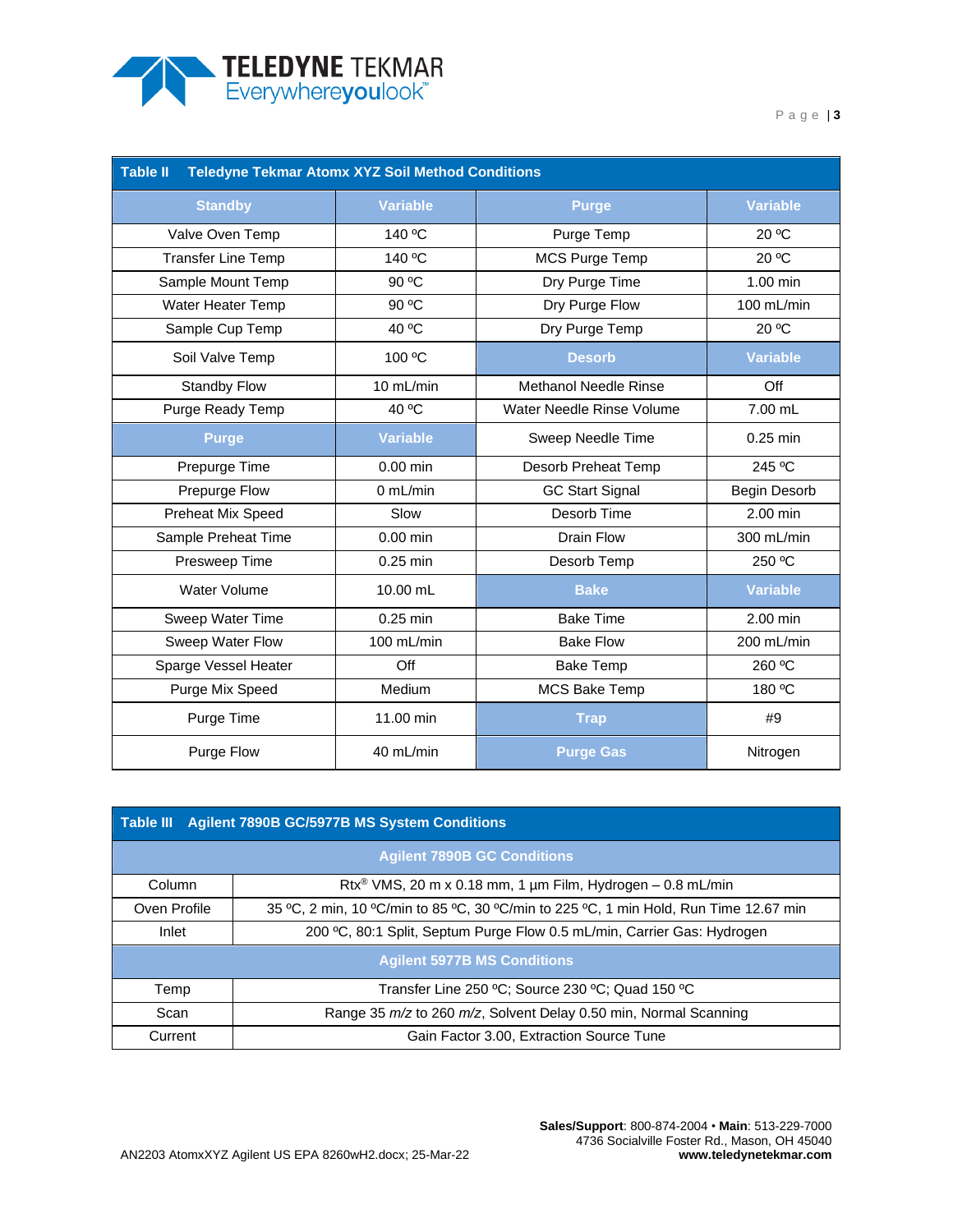

### **Results**

The relative standard deviation (%RSD) of the RRFs for the calibration curve, MDL, precision and mid-point verification accuracy and precision data are shown in [Table IV](#page-3-0) (water) and [Table V](#page-5-0) (soil). [Figure 1](#page-8-0) (water) and [Figure 2](#page-9-0) (soil) display a 20 ppb standard, indicating excellent peak resolution with minimal water inference for all VOCs.

<span id="page-3-0"></span>

| Table IV US EPA Method 8260 Water Calibration, Method Detection Limit and Mid-Point Calibration Check Data |                                 |                     |                    |                                                    |                                                   |            |                                                     |                            |                                 |
|------------------------------------------------------------------------------------------------------------|---------------------------------|---------------------|--------------------|----------------------------------------------------|---------------------------------------------------|------------|-----------------------------------------------------|----------------------------|---------------------------------|
| <b>Compound</b>                                                                                            |                                 |                     | <b>Calibration</b> | $(0.5$ ppb $- 200$ ppb)                            | <b>Method Detection</b><br>Limit $(n=7, 0.5$ ppb) |            | <b>Mid-Point Calibration</b><br>Check (n=7, 20 ppb) |                            |                                 |
|                                                                                                            | <b>Retention</b><br><b>Time</b> | Quant<br><b>lon</b> | <b>IS</b>          | <b>RRF (≤20%</b><br><b>RSD r<sup>2</sup>20.99)</b> | <b>Average</b><br><b>RRF</b>                      | <b>MDL</b> | <b>Precision</b><br>(520%)                          | <b>Precision</b><br>(520%) | <b>Accuracy</b><br>$(\pm 30\%)$ |
| Dichlorodifluoromethane                                                                                    | 0.786                           | 85                  | $\mathbf{1}$       | 10.1                                               | 1.46                                              | 0.14       | 9.24                                                | 5.06                       | 82                              |
| Chloromethane                                                                                              | 0.886                           | 50                  | $\mathbf{1}$       | 7.97                                               | 1.00                                              | 0.20       | 11.4                                                | 4.43                       | 87                              |
| <b>Vinyl Chloride</b>                                                                                      | 0.912                           | 62                  | $\mathbf{1}$       | 12.6                                               | 1.30                                              | 0.12       | 7.56                                                | 6.87                       | 82                              |
| Bromomethane                                                                                               | 1.08                            | 94                  | 1                  | 14.8                                               | 1.20                                              | 0.18       | 8.28                                                | 6.34                       | 92                              |
| Chloroethane                                                                                               | 1.15                            | 64                  | $\mathbf{1}$       | 11.0                                               | 1.06                                              | 0.16       | 9.79                                                | 5.17                       | 88                              |
| Trichlorofluoromethane                                                                                     | 1.22                            | 101                 | 1                  | 6.59                                               | 2.13                                              | 0.12       | 8.48                                                | 5.73                       | 92                              |
| Diethyl Ether                                                                                              | 1.41                            | 59                  | $\mathbf{1}$       | 3.97                                               | 0.848                                             | 0.13       | 7.85                                                | 4.84                       | 95                              |
| 1,1-Dichloroethene                                                                                         | 1.51                            | 61                  | 1                  | 8.74                                               | 1.25                                              | 0.18       | 11.1                                                | 6.20                       | 89                              |
| <b>Carbon Disulfide</b>                                                                                    | 1.52                            | 76                  | 1                  | 6.39                                               | 1.80                                              | 0.13       | 7.48                                                | 5.22                       | 82                              |
| 1,1,2-Trichlorotrifluoroethane                                                                             | 1.54                            | 101                 | $\mathbf{1}$       | 8.11                                               | 0.977                                             | 0.10       | 6.57                                                | 4.98                       | 90                              |
| lodomethane                                                                                                | 1.59                            | 142                 | $\mathbf{1}$       | 19.8                                               | 1.39                                              | 0.06       | 4.16                                                | 5.09                       | 92                              |
| Allyl Chloride                                                                                             | 1.81                            | 41                  | $\mathbf{1}$       | 5.51                                               | 0.999                                             | 0.19       | 9.85                                                | 3.49                       | 96                              |
| Methylene Chloride                                                                                         | 1.90                            | 49                  | $\mathbf{1}$       | 7.38                                               | 1.12                                              | 0.19       | 9.54                                                | 6.98                       | 92                              |
| Acetone <sup>1</sup>                                                                                       | 1.96                            | 43                  | $\mathbf{1}$       | 0.999                                              | 0.119                                             | 0.35       | 8.10                                                | 5.48                       | 102                             |
| trans-1,2-Dichloroethene                                                                                   | 2.01                            | 61                  | $\mathbf{1}$       | 7.78                                               | 1.16                                              | 0.13       | 7.92                                                | 6.33                       | 90                              |
| Methyl Acetate                                                                                             | 2.06                            | 43                  | $\mathbf{1}$       | 10.8                                               | 0.573                                             | 0.14       | 7.98                                                | 5.86                       | 91                              |
| Methyl-tert-butyl Ether (MTBE)                                                                             | 2.12                            | 73                  | $\mathbf{1}$       | 9.53                                               | 3.33                                              | 0.12       | 7.23                                                | 5.10                       | 92                              |
| tert-Butyl Alcohol (TBA)                                                                                   | 2.25                            | 59                  | 1                  | 7.96                                               | 0.058                                             | 0.70       | 8.91                                                | 9.41                       | 108                             |
| Acetonitrile <sup>1</sup>                                                                                  | 2.30                            | 41                  | $\mathbf{1}$       | 0.999                                              | 0.146                                             | 0.12       | 7.23                                                | 8.79                       | 100                             |
| Diisopropyl Ether                                                                                          | 2.44                            | 45                  | $\mathbf{1}$       | 8.35                                               | 2.70                                              | 0.15       | 8.81                                                | 4.32                       | 95                              |
| Chloroprene                                                                                                | 2.46                            | 53                  | $\mathbf{1}$       | 9.14                                               | 1.26                                              | 0.08       | 4.54                                                | 5.21                       | 88                              |
| 1,1-Dichloroethane                                                                                         | 2.49                            | 63                  | 1                  | 5.08                                               | 1.81                                              | 0.14       | 8.08                                                | 5.28                       | 95                              |
| Acrylonitrile                                                                                              | 2.54                            | 53                  | 1                  | 10.5                                               | 0.401                                             | 0.08       | 4.91                                                | 5.04                       | 93                              |
| Ethyl-tert-butyl- Ether (ETBE)                                                                             | 2.72                            | 59                  | $\mathbf{1}$       | 5.87                                               | 2.95                                              | 0.12       | 8.05                                                | 5.33                       | 98                              |
| Vinyl Acetate                                                                                              | 2.73                            | 43                  | $\mathbf{1}$       | 9.19                                               | 1.62                                              | 0.13       | 7.71                                                | 5.46                       | 93                              |
| cis-1,2-Dichloroethene                                                                                     | 2.92                            | 61                  | $\mathbf{1}$       | 10.2                                               | 1.33                                              | 0.17       | 10.7                                                | 8.60                       | 92                              |
| 2,2-Dichloropropane                                                                                        | 2.99                            | 77                  | 1                  | 8.59                                               | 0.886                                             | 0.15       | 9.33                                                | 3.53                       | 89                              |
| Bromochloromethane                                                                                         | 3.06                            | 49                  | 1                  | 6.55                                               | 0.499                                             | 0.17       | 10.2                                                | 6.10                       | 94                              |
| Chloroform                                                                                                 | 3.15                            | 83                  | 1                  | 6.09                                               | 1.32                                              | 0.12       | 7.47                                                | 5.49                       | 93                              |
| Carbon Tetrachloride                                                                                       | 3.22                            | 117                 | $\mathbf{1}$       | 11.2                                               | 0.927                                             | 0.16       | 9.62                                                | 4.55                       | 91                              |
| 1,1,1-Trichloroethane                                                                                      | 3.28                            | 97                  | 1                  | 9.75                                               | 1.03                                              | 0.15       | 8.81                                                | 6.14                       | 94                              |
| Methyl Acrylate                                                                                            | 3.28                            | 55                  | 1                  | 7.87                                               | 0.514                                             | 0.14       | 7.82                                                | 4.90                       | 94                              |
| Tetrahydrofuran                                                                                            | 3.28                            | 42                  | 1                  | 4.70                                               | 0.241                                             | 0.20       | 11.4                                                | 2.86                       | 92                              |
| Dibromofluoromethane (SURR)                                                                                | 3.29                            | 111                 | 1                  | 7.79                                               | 0.759                                             |            | 2.38                                                | 3.49                       | 104                             |
| <b>Ethyl Acetate</b>                                                                                       | 3.30                            | 43                  | 1                  | 9.14                                               | 0.552                                             | 0.15       | 8.22                                                | 2.76                       | 90                              |
| 1,1-Dichloropropene                                                                                        | 3.39                            | 75                  | 1                  | 9.02                                               | 0.991                                             | 0.09       | 5.72                                                | 6.69                       | 88                              |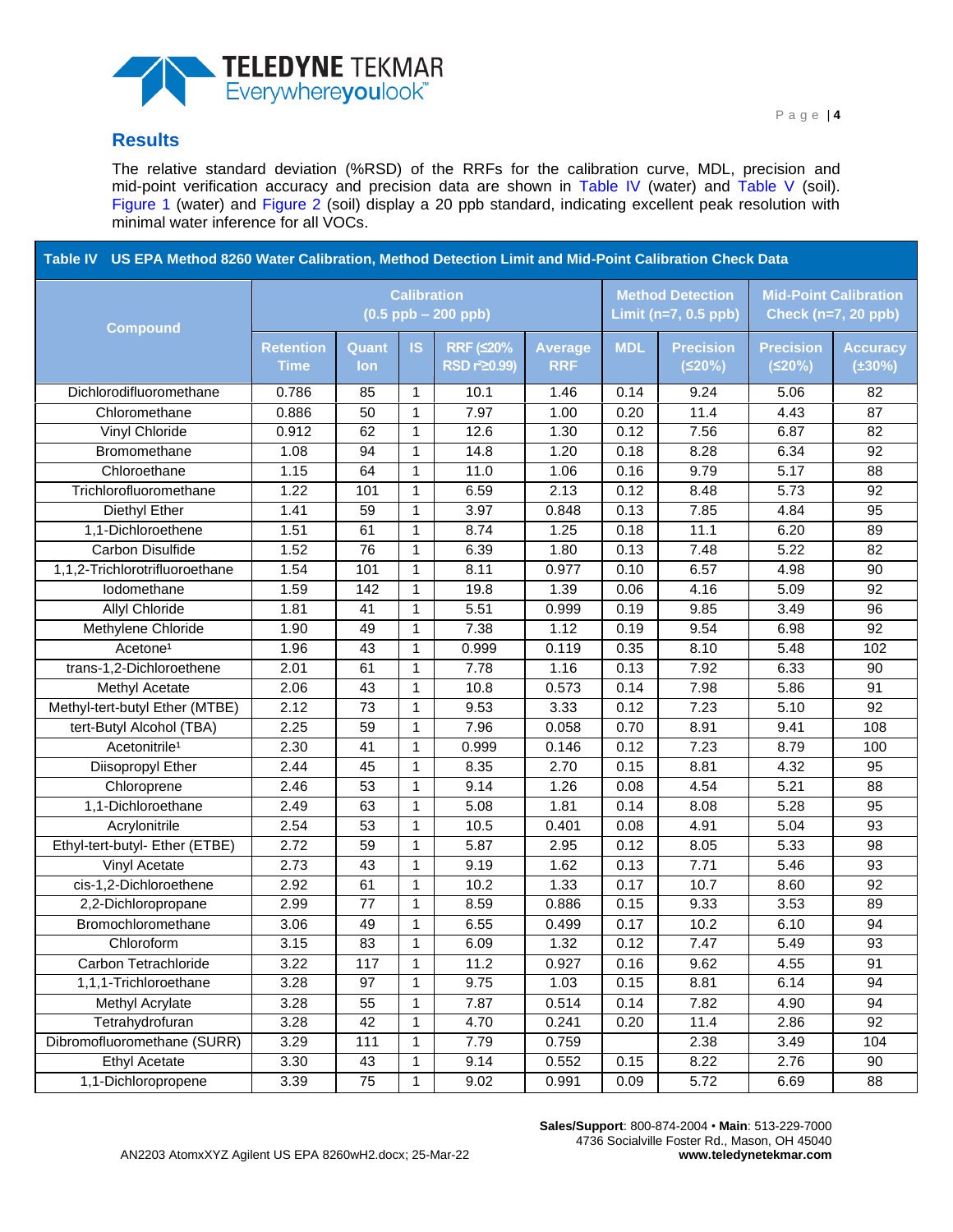

|                               | Table IV US EPA Method 8260 Water Calibration, Method Detection Limit and Mid-Point Calibration Check Data<br><b>Method Detection</b> |                                               |                  |                           |                |            |                  |                  |                                                            |  |
|-------------------------------|---------------------------------------------------------------------------------------------------------------------------------------|-----------------------------------------------|------------------|---------------------------|----------------|------------|------------------|------------------|------------------------------------------------------------|--|
| <b>Compound</b>               |                                                                                                                                       | <b>Calibration</b><br>$(0.5$ ppb $- 200$ ppb) |                  |                           |                |            |                  |                  | <b>Mid-Point Calibration</b><br><b>Check (n=7, 20 ppb)</b> |  |
|                               | Retention                                                                                                                             | Quant                                         | <b>IS</b>        | <b>RRF (≤20%</b>          | <b>Average</b> | <b>MDL</b> | <b>Precision</b> | <b>Precision</b> | <b>Accuracy</b>                                            |  |
|                               | <b>Time</b>                                                                                                                           | <b>lon</b>                                    |                  | RSD r <sup>2</sup> 20.99) | <b>RRF</b>     |            | (520%)           | (520%)           | $(\pm 30\%)$                                               |  |
| 2-Butanone (MEK)              | 3.43                                                                                                                                  | 43                                            | 1                | 12.1                      | 0.097          | 0.34       | 7.62             | 1.07             | 98                                                         |  |
| Benzene                       | 3.60                                                                                                                                  | 78                                            | $\mathbf 1$      | 5.74                      | 3.45           | 0.13       | 7.64             | 6.30             | 92                                                         |  |
| Propionitrile                 | 3.68                                                                                                                                  | 52                                            | 1                | 11.0                      | 0.137          | 0.18       | 11.1             | 3.79             | 94                                                         |  |
| Methacrylonitrile             | 3.69                                                                                                                                  | 41                                            | 1                | 13.6                      | 0.438          | 0.15       | 9.29             | 7.02             | 87                                                         |  |
| 1,2-Dichloroethane-d4 (SURR)  | 3.73                                                                                                                                  | 65                                            | $\overline{c}$   | 3.89                      | 0.644          |            | 2.55             | 3.35             | 97                                                         |  |
| Pentafluorobenzene (IS 1)     | 3.74                                                                                                                                  | 168                                           |                  |                           |                |            |                  |                  |                                                            |  |
| tert-Amyl Methyl Ether (TAME) | 3.76                                                                                                                                  | 73                                            | $\mathbf{1}$     | 5.16                      | 1.99           | 0.15       | 9.49             | 5.08             | 96                                                         |  |
| 1,2-Dichloroethane            | 3.79                                                                                                                                  | 62                                            | $\mathbf{1}$     | 7.59                      | 1.04           | 0.08       | 3.93             | 6.05             | 92                                                         |  |
| Isobutanol                    | 4.11                                                                                                                                  | 43                                            | $\mathbf 1$      | 10.0                      | 0.888          | 0.15       | 8.62             | 4.37             | 93                                                         |  |
| <b>Isopropyl Acetate</b>      | 4.12                                                                                                                                  | 43                                            | $\mathbf 1$      | 9.21                      | 0.880          | 0.16       | 8.66             | 4.33             | 92                                                         |  |
| Trichloroethene               | 4.13                                                                                                                                  | 95                                            | $\mathbf 1$      | 8.97                      | 0.981          | 0.19       | 10.2             | 6.43             | 90                                                         |  |
| 1,4-Diflourobenzene (IS 2)    | 4.19                                                                                                                                  |                                               |                  |                           |                |            |                  |                  |                                                            |  |
| Dibromomethane                | 4.51                                                                                                                                  | 174                                           | $\overline{2}$   | 8.49                      | 0.449          | 0.13       | 8.79             | 4.73             | 99                                                         |  |
| 1,2-Dichloropropane           | 4.61                                                                                                                                  | 63                                            | $\overline{c}$   | 7.77                      | 0.546          | 0.16       | 8.12             | 5.38             | 90                                                         |  |
| Bromodichloromethane          | 4.70                                                                                                                                  | 83                                            | $\overline{2}$   | 9.81                      | 0.592          | 0.17       | 9.80             | 5.54             | 91                                                         |  |
| Methyl Methacrylate           | 4.93                                                                                                                                  | 41                                            | $\overline{c}$   | 6.14                      | 0.332          | 0.13       | 8.38             | 2.93             | 92                                                         |  |
| <b>Propyl Acetate</b>         | 5.10                                                                                                                                  | 43                                            | $\overline{c}$   | 9.49                      | 0.482          | 0.14       | 7.10             | 5.10             | $\overline{92}$                                            |  |
| 2-Chloroethyl Vinyl Ether     | 5.33                                                                                                                                  | 63                                            | $\overline{c}$   | 8.86                      | 0.359          | 0.09       | 5.49             | 4.92             | 89                                                         |  |
| cis-1,3-Dichloropropene       | 5.34                                                                                                                                  | 75                                            | $\overline{c}$   | 9.01                      | 0.764          | 0.17       | 9.86             | 5.60             | 92                                                         |  |
| Toluene-d8 (SURR)             | 5.52                                                                                                                                  | 98                                            | 3                | 2.51                      | 1.82           |            | 1.18             | 2.15             | 99                                                         |  |
| Toluene                       | 5.57                                                                                                                                  | 91                                            | $\boldsymbol{2}$ | 7.71                      | 3.08           | 0.10       | 5.21             | 6.83             | 92                                                         |  |
| 2-Nitropropane <sup>1</sup>   | 5.84                                                                                                                                  | 43                                            | $\overline{c}$   | 0.999                     | 0.133          | 0.05       | 3.66             | 6.78             | 94                                                         |  |
| Tetrachloroethene             | 5.96                                                                                                                                  | 166                                           | $\overline{c}$   | 8.34                      | 1.39           | 0.16       | 10.3             | 4.62             | 97                                                         |  |
| 4-Methyl-2-Pentanone          | 6.05                                                                                                                                  | 43                                            | $\overline{2}$   | 10.8                      | 0.150          | 0.37       | 8.40             | 3.02             | 91                                                         |  |
| trans-1,3-Dichloropropene     | 6.06                                                                                                                                  | 75                                            | $\overline{c}$   | 8.61                      | 0.678          | 0.14       | 9.08             | 5.22             | 93                                                         |  |
| 1,1,2-Trichloroethane         | 6.22                                                                                                                                  | 97                                            | $\overline{c}$   | 7.51                      | 0.579          | 0.14       | 9.08             | 5.45             | 94                                                         |  |
| Ethyl Methacrylate            | 6.32                                                                                                                                  | 69                                            | $\overline{c}$   | 7.41                      | 0.632          | 0.19       | 9.94             | 5.14             | 90                                                         |  |
| Dibromochloromethane          | 6.39                                                                                                                                  | 129                                           | $\overline{c}$   | 6.14                      | 0.581          | 0.11       | 5.34             | 5.28             | 95                                                         |  |
| 1,3-Dichloropropane           | 6.50                                                                                                                                  | 76                                            | $\overline{2}$   | 6.68                      | 0.955          | 0.13       | 7.93             | 5.41             | 95                                                         |  |
| 1,2-Dibromoethane             | 6.60                                                                                                                                  | 107                                           | $\boldsymbol{2}$ | 9.71                      | 0.537          | 0.18       | 10.7             | 5.89             | 93                                                         |  |
| <b>Butyl Acetate</b>          | 6.96                                                                                                                                  | 43                                            | $\overline{c}$   | 10.5                      | 0.510          | 0.15       | 9.46             | 5.22             | 92                                                         |  |
| 2-Hexanone                    | 7.02                                                                                                                                  | 43                                            | $\overline{c}$   | 8.54                      | 0.095          | 0.33       | 7.77             | 4.43             | 97                                                         |  |
| Chlorobenzene-d5 (IS 3)       | 7.21                                                                                                                                  | 117                                           |                  |                           |                |            |                  |                  |                                                            |  |
| Chlorobenzene                 | 7.23                                                                                                                                  | 112                                           | $\mathbf{3}$     | $\overline{5.87}$         | 1.32           | 0.10       | 6.27             | 5.57             | 96                                                         |  |
| Ethylbenzene                  | 7.30                                                                                                                                  | 91                                            | $\mathbf{3}$     | 8.15                      | 2.13           | 0.03       | 1.93             | 6.54             | 92                                                         |  |
| 1,1,1,2-Tetrachloroethane     | 7.32                                                                                                                                  | 131                                           | 3                | 5.46                      | 0.374          | 0.10       | 5.79             | 7.23             | 96                                                         |  |
| m-,p-Xylene                   | 7.46                                                                                                                                  | 91                                            | $\mathbf{3}$     | 5.61                      | 1.64           | 0.27       | 8.33             | 5.32             | 92                                                         |  |
| o-Xylene                      | 7.83                                                                                                                                  | 91                                            | $\mathbf{3}$     | 5.55                      | 1.75           | 0.14       | 8.20             | 6.42             | 94                                                         |  |
| Bromoform                     | 7.87                                                                                                                                  | 173                                           | 3                | 11.3                      | 0.283          | 0.21       | 14.1             | 5.06             | 93                                                         |  |
| Styrene                       | 7.88                                                                                                                                  | 104                                           | 3                | 7.43                      | 1.38           | 0.07       | 4.02             | 5.05             | 101                                                        |  |
| Isopropylbenzene              | 8.11                                                                                                                                  | 105                                           | 3                | 4.46                      | 2.19           | 0.15       | 9.41             | 6.13             | 95                                                         |  |
| Amyl Acetate                  | 8.28                                                                                                                                  | 43                                            | $\mathbf{3}$     | 8.03                      | 0.351          | 0.08       | 4.56             | 5.12             | 93                                                         |  |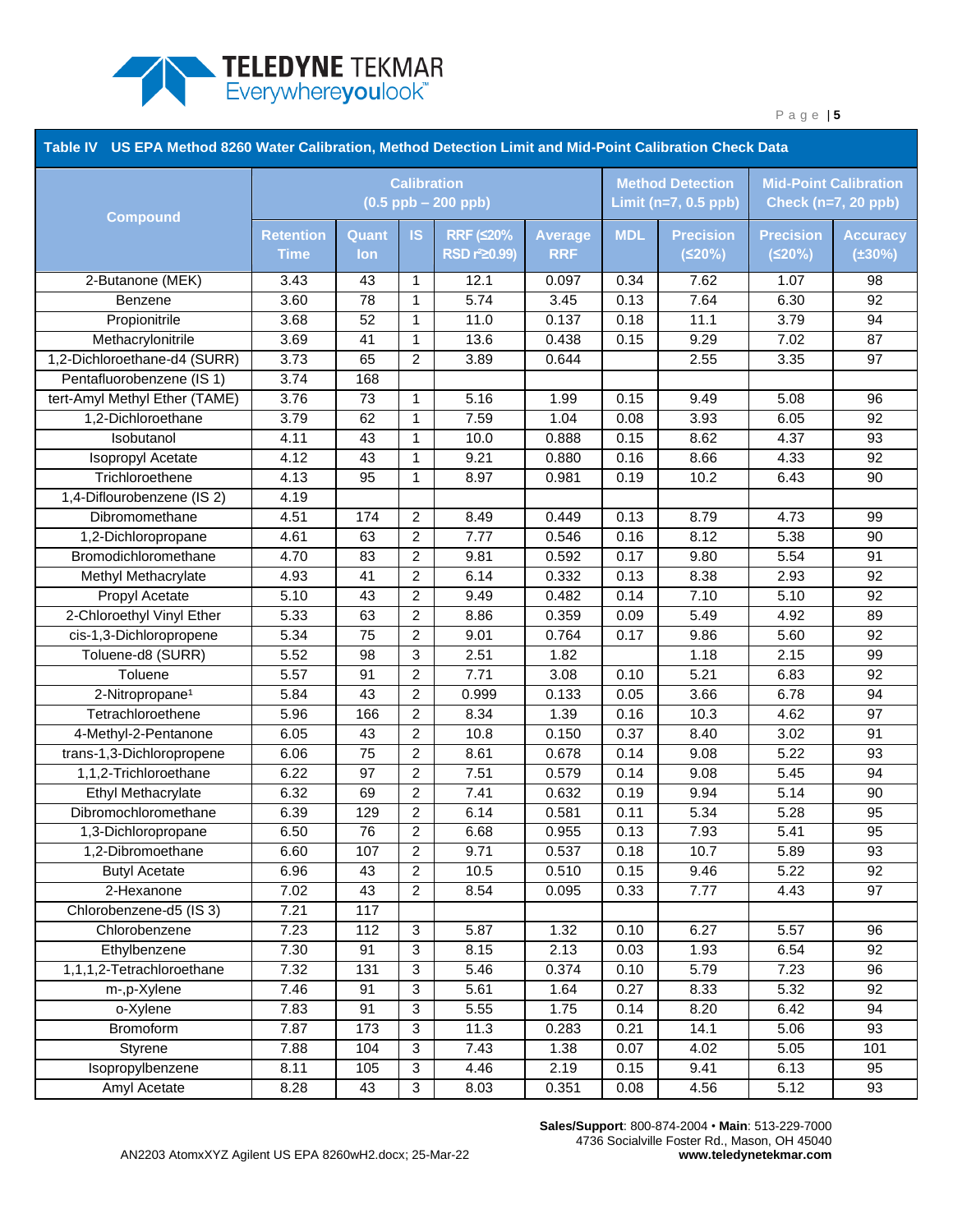

| Table IV US EPA Method 8260 Water Calibration, Method Detection Limit and Mid-Point Calibration Check Data |                                               |                 |                |                                               |                              |            |                                                     |                                                            |                                 |
|------------------------------------------------------------------------------------------------------------|-----------------------------------------------|-----------------|----------------|-----------------------------------------------|------------------------------|------------|-----------------------------------------------------|------------------------------------------------------------|---------------------------------|
| <b>Compound</b>                                                                                            | <b>Calibration</b><br>$(0.5$ ppb $- 200$ ppb) |                 |                |                                               |                              |            | <b>Method Detection</b><br>Limit ( $n=7$ , 0.5 ppb) | <b>Mid-Point Calibration</b><br><b>Check (n=7, 20 ppb)</b> |                                 |
|                                                                                                            | <b>Retention</b><br>Time                      | Quant<br>lon    | <b>IS</b>      | <b>RRF (≤20%</b><br>RSD r <sup>2</sup> 20.99) | <b>Average</b><br><b>RRF</b> | <b>MDL</b> | <b>Precision</b><br>(520%)                          | <b>Precision</b><br>(520%)                                 | <b>Accuracy</b><br>$(\pm 30\%)$ |
| 4-Bromofluorobenzene (SURR)                                                                                | 8.30                                          | 95              | $\overline{4}$ | 3.45                                          | 0.789                        |            | 1.75                                                | 1.62                                                       | 98                              |
| Bromobenzene                                                                                               | 8.35                                          | 77              | 3              | 6.09                                          | 0.690                        | 0.17       | 10.2                                                | 7.16                                                       | 94                              |
| cis-1,4-Dichloro-2-Butene                                                                                  | 8.38                                          | 75              | 3              | 12.7                                          | 0.157                        | 0.14       | 8.91                                                | 6.25                                                       | 89                              |
| n-Propylbenzene                                                                                            | 8.42                                          | 91              | 3              | $\overline{5.43}$                             | 2.47                         | 0.16       | 9.44                                                | 6.71                                                       | $\overline{95}$                 |
| 1,1,2,2-Tetrachloroethane                                                                                  | 8.49                                          | 83              | 3              | 11.7                                          | 0.367                        | 0.19       | 11.4                                                | 5.46                                                       | 93                              |
| 2-Chlorotoluene                                                                                            | 8.50                                          | 91              | 3              | 10.6                                          | 1.47                         | 0.16       | 9.44                                                | 6.17                                                       | 91                              |
| 1,2,3-Trichloropropane                                                                                     | 8.56                                          | 75              | 3              | 10.3                                          | 0.369                        | 0.21       | 13.2                                                | 5.08                                                       | 91                              |
| trans-1,4-dichloro-2-butene                                                                                | 8.56                                          | $\overline{75}$ | 3              | 6.46                                          | 0.354                        | 0.21       | 12.9                                                | 5.06                                                       | 94                              |
| 1,3,5-Trimethylbenzene                                                                                     | 8.58                                          | 105             | 3              | 7.45                                          | 1.88                         | 0.05       | 3.14                                                | 6.26                                                       | 94                              |
| 4-Chlorotoluene                                                                                            | 8.63                                          | 91              | 3              | 9.19                                          | 1.52                         | 0.16       | 9.37                                                | 5.92                                                       | 94                              |
| Pentachloroethane                                                                                          | 8.77                                          | 77              | 3              | 17.2                                          | 2.09                         | 0.14       | 7.41                                                | 4.97                                                       | 88                              |
| tert-Butylbenzene                                                                                          | 8.79                                          | 119             | 3              | 4.72                                          | 1.71                         | 0.07       | 4.39                                                | 6.60                                                       | $\overline{95}$                 |
| 1,2,4-Trimethylbenzene                                                                                     | 8.84                                          | 105             | 3              | 6.72                                          | 1.91                         | 0.09       | 5.28                                                | 6.38                                                       | 95                              |
| sec-Butylbenzene                                                                                           | 8.91                                          | 105             | 3              | 6.65                                          | 2.38                         | 0.07       | 4.65                                                | 6.64                                                       | 95                              |
| p-Isopropyltoluene                                                                                         | 9.01                                          | 119             | 3              | 6.05                                          | 2.13                         | 0.12       | 7.65                                                | 6.59                                                       | $\overline{95}$                 |
| 1,3-Dichlorobenzene                                                                                        | 9.02                                          | 146             | 3              | 4.16                                          | 1.17                         | 0.09       | 5.88                                                | 5.17                                                       | 97                              |
| 1,4-Dichlorobenzene-d4 (IS 4)                                                                              | 9.08                                          | 152             |                |                                               |                              |            |                                                     |                                                            |                                 |
| 1,4-Dichlorobenzene                                                                                        | 9.09                                          | 146             | 4              | 5.56                                          | 1.58                         | 0.13       | 7.44                                                | 4.33                                                       | 96                              |
| n-Butylbenzene                                                                                             | 9.28                                          | 91              | $\overline{4}$ | 7.28                                          | 2.33                         | 0.13       | 7.56                                                | 6.07                                                       | 94                              |
| Hexachloroethane                                                                                           | 9.33                                          | 201             | 4              | 9.42                                          | 0.640                        | 0.13       | 18.5                                                | 5.80                                                       | 97                              |
| 1,2-Dichlorobenzene                                                                                        | 9.34                                          | 146             | 4              | 4.55                                          | 1.49                         | 0.09       | 5.21                                                | 4.27                                                       | 99                              |
| 1,2-Dibromo-3-Chloropropane                                                                                | 9.84                                          | 75              | $\overline{4}$ | 12.0                                          | 0.082                        | 0.15       | 7.80                                                | 7.91                                                       | 98                              |
| Nitrobenzene <sup>1</sup>                                                                                  | 10.17                                         | 77              | $\overline{4}$ | 0.999                                         | 0.049                        | 0.13       | 8.48                                                | 6.88                                                       | 102                             |
| Hexachlorobutadiene                                                                                        | 10.23                                         | 225             | $\overline{4}$ | 8.25                                          | 0.404                        | 0.24       | 13.3                                                | 6.70                                                       | 93                              |
| 1,2,4-Trichlorobenzene                                                                                     | 10.23                                         | 180             | 4              | 8.94                                          | 1.01                         | 0.15       | 9.13                                                | 5.24                                                       | 100                             |
| Naphthalene                                                                                                | 10.42                                         | 128             | 4              | 4.45                                          | 3.03                         | 0.13       | 7.49                                                | 3.82                                                       | 96                              |
| 1,2,3-Trichlorobenzene                                                                                     | 10.52                                         | 180             | 4              | 8.72                                          | 1.01                         | 0.14       | 9.35                                                | 4.25                                                       | $\overline{97}$                 |

1) Compound used a linear calibration.

<span id="page-5-0"></span>

|  | Table V US EPA Method 8260 Soil Calibration. Method Detection Limit and Mid-Point Calibration Check Data |
|--|----------------------------------------------------------------------------------------------------------|
|  |                                                                                                          |

| <b>Compound</b>         | Calibration (2 ppb - 200 ppb)   |                     |    |                                          |                              |            | <b>Method Detection</b><br>Limit (n=7, 2 ppb) |                            | <b>Mid-Point Calibration</b><br>Check $(n=7, 20$ ppb) |  |
|-------------------------|---------------------------------|---------------------|----|------------------------------------------|------------------------------|------------|-----------------------------------------------|----------------------------|-------------------------------------------------------|--|
|                         | <b>Retention</b><br><b>Time</b> | Quant<br><b>lon</b> | IS | RRF $(520%$<br>RSD r <sup>2</sup> 20.99) | <b>Average</b><br><b>RRF</b> | <b>MDL</b> | <b>Precision</b><br>(520%)                    | <b>Precision</b><br>(520%) | <b>Accuracy</b><br>$(\pm 30\%)$                       |  |
| Dichlorodifluoromethane | 0.781                           | 85                  |    | 8.98                                     | 1.87                         | 0.58       | 8.60                                          | 3.65                       | 97                                                    |  |
| Chloromethane           | 0.876                           | 50                  |    | 9.99                                     | 1.02                         | 0.65       | 9.53                                          | 4.87                       | 94                                                    |  |
| Vinyl Chloride          | 0.912                           | 62                  |    | 7.30                                     | 1.32                         | 0.67       | 9.99                                          | 3.83                       | 95                                                    |  |
| <b>Bromomethane</b>     | 1.08                            | 94                  |    | 14.1                                     | 1.26                         | 0.64       | 7.71                                          | 3.61                       | 94                                                    |  |
| Chloroethane            | 1.14                            | 64                  |    | 11.8                                     | 1.16                         | 0.45       | 6.73                                          | 4.66                       | 97                                                    |  |
| Trichlorofluoromethane  | 1.22                            | 101                 |    | 4.56                                     | 2.81                         | 0.51       | 7.92                                          | 2.58                       | 94                                                    |  |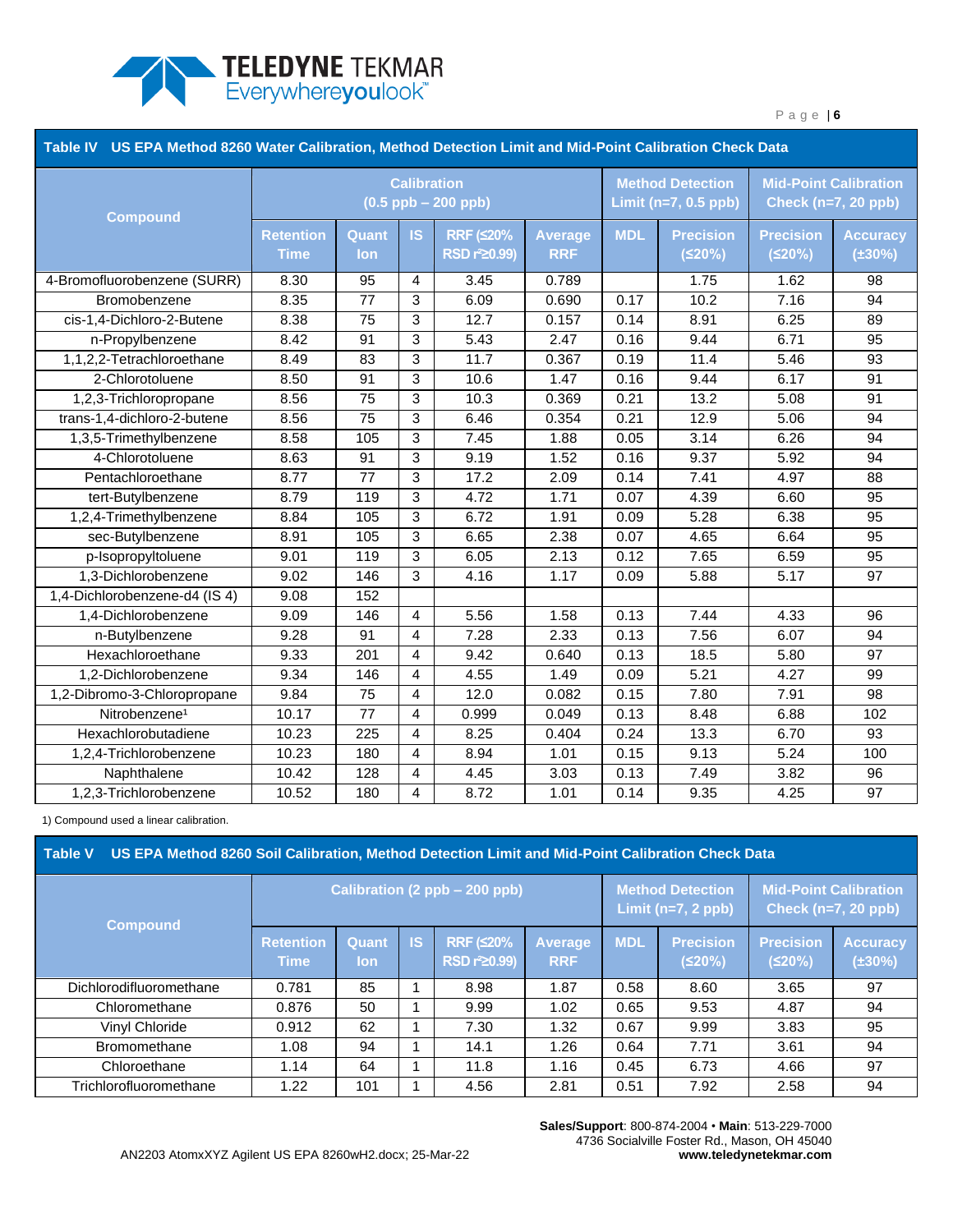

| US EPA Method 8260 Soil Calibration, Method Detection Limit and Mid-Point Calibration Check Data<br><b>Table V</b> |                               |       |                |                           |                |            |                                                 |                                                            |                 |
|--------------------------------------------------------------------------------------------------------------------|-------------------------------|-------|----------------|---------------------------|----------------|------------|-------------------------------------------------|------------------------------------------------------------|-----------------|
| <b>Compound</b>                                                                                                    | Calibration (2 ppb - 200 ppb) |       |                |                           |                |            | <b>Method Detection</b><br>Limit $(n=7, 2$ ppb) | <b>Mid-Point Calibration</b><br><b>Check (n=7, 20 ppb)</b> |                 |
|                                                                                                                    | <b>Retention</b>              | Quant | <b>IS</b>      | <b>RRF (≤20%</b>          | <b>Average</b> | <b>MDL</b> | <b>Precision</b>                                | <b>Precision</b>                                           | <b>Accuracy</b> |
|                                                                                                                    | <b>Time</b>                   | lon   |                | RSD r <sup>2</sup> 20.99) | <b>RRF</b>     |            | (520%)                                          | (520%)                                                     | $(\pm 30\%)$    |
| Diethyl Ether                                                                                                      | 1.40                          | 59    | 1              | 9.13                      | 0.867          | 0.40       | 6.31                                            | 3.53                                                       | 93              |
| 1,1-Dichloroethene                                                                                                 | 1.50                          | 61    | $\mathbf 1$    | 7.59                      | 1.40           | 0.45       | 7.08                                            | 4.44                                                       | 92              |
| Carbon Disulfide                                                                                                   | 1.51                          | 76    | 1              | 8.90                      | 1.84           | 0.44       | 7.00                                            | 3.56                                                       | 88              |
| 1,1,2-Trichlorotrifluoroethane                                                                                     | 1.53                          | 101   | $\mathbf 1$    | 6.77                      | 1.26           | 0.47       | 7.06                                            | 3.09                                                       | 96              |
| lodomethane                                                                                                        | 1.58                          | 142   | $\mathbf{1}$   | 12.3                      | 1.57           | 0.27       | 7.93                                            | 6.82                                                       | 92              |
| Allyl Chloride                                                                                                     | 1.81                          | 41    | $\mathbf{1}$   | 13.9                      | 1.20           | 0.58       | 8.47                                            | 4.16                                                       | 88              |
| Methylene Chloride                                                                                                 | 1.88                          | 49    | $\mathbf{1}$   | 11.1                      | 1.21           | 0.54       | 7.24                                            | 3.65                                                       | 93              |
| Acetone <sup>1</sup>                                                                                               | 1.95                          | 43    | $\mathbf 1$    | 0.999                     | 0.152          | 1.09       | 6.48                                            | 8.77                                                       | 95              |
| trans-1,2-Dichloroethene                                                                                           | 1.99                          | 61    | $\mathbf 1$    | 7.59                      | 1.33           | 0.41       | 6.17                                            | 2.50                                                       | 94              |
| Methyl Acetate                                                                                                     | 2.05                          | 43    | $\mathbf 1$    | 12.0                      | 0.606          | 0.78       | 10.1                                            | 3.51                                                       | 91              |
| Methyl-tert-butyl Ether (MTBE)                                                                                     | 2.10                          | 73    | $\mathbf{1}$   | 4.97                      | 3.35           | 0.31       | $\overline{4.79}$                               | 2.81                                                       | 98              |
| tert-Butyl Alcohol (TBA)                                                                                           | 2.24                          | 59    | $\mathbf 1$    | 10.5                      | 0.153          | 3.48       | 10.7                                            | 3.39                                                       | 91              |
| Acetonitrile                                                                                                       | 2.29                          | 41    | $\mathbf{1}$   | 10.0                      | 0.113          | 0.43       | 6.52                                            | 5.38                                                       | 100             |
| Diisopropyl Ether                                                                                                  | 2.42                          | 45    | $\mathbf{1}$   | 6.57                      | 2.87           | 0.36       | 6.00                                            | 4.19                                                       | 94              |
| Chloroprene                                                                                                        | 2.45                          | 53    | $\mathbf{1}$   | 6.73                      | 1.45           | 0.59       | 8.52                                            | 4.28                                                       | 93              |
| 1,1-Dichloroethane                                                                                                 | 2.47                          | 63    | $\mathbf{1}$   | 5.63                      | 2.09           | 0.60       | 9.01                                            | 2.21                                                       | 95              |
| Acrylonitrile                                                                                                      | 2.53                          | 53    | $\mathbf{1}$   | 7.66                      | 0.396          | 0.95       | 9.34                                            | 8.89                                                       | 98              |
| Ethyl-tert-butyl- Ether (ETBE)                                                                                     | 2.72                          | 59    | $\mathbf{1}$   | 5.41                      | 3.14           | 0.49       | 8.18                                            | 2.90                                                       | 97              |
| Vinyl Acetate                                                                                                      | 2.72                          | 43    | $\mathbf 1$    | 8.64                      | 1.74           | 0.48       | 7.09                                            | 2.38                                                       | 95              |
| cis-1,2-Dichloroethene                                                                                             | 2.91                          | 61    | $\mathbf{1}$   | 6.11                      | 1.50           | 0.36       | 5.38                                            | 2.40                                                       | 98              |
| 2,2-Dichloropropane                                                                                                | 2.99                          | 77    | $\mathbf{1}$   | 6.68                      | 1.90           | 0.69       | 9.74                                            | 4.36                                                       | 95              |
| Bromochloromethane                                                                                                 | 3.07                          | 49    | 1              | 7.71                      | 0.774          | 0.56       | 8.38                                            | 4.35                                                       | 92              |
| Chloroform                                                                                                         | 3.16                          | 83    | $\mathbf{1}$   | 3.93                      | 2.44           | 0.53       | 9.73                                            | 9.43                                                       | 82              |
| Carbon Tetrachloride                                                                                               | 3.23                          | 117   | $\mathbf{1}$   | 7.48                      | 1.62           | 0.60       | 9.94                                            | 6.99                                                       | 82              |
| 1,1,1-Trichloroethane                                                                                              | 3.29                          | 97    | $\mathbf{1}$   | 7.03                      | 1.67           | 0.53       | 8.88                                            | 6.73                                                       | 91              |
| Tetrahydrofuran                                                                                                    | 3.29                          | 42    | $\mathbf 1$    | 9.43                      | 0.341          | 0.61       | 9.11                                            | 6.59                                                       | 90              |
| <b>Methyl Acrylate</b>                                                                                             | 3.30                          | 55    | $\mathbf{1}$   | 4.58                      | 0.658          | 0.62       | 8.89                                            | 6.05                                                       | 88              |
| Dibromofluoromethane (SURR)                                                                                        | 3.30                          | 111   | 1              | 5.10                      | 0.895          |            | 4.44                                            | 4.98                                                       | 96              |
| Ethyl Acetate                                                                                                      | 3.31                          | 43    | $\mathbf{1}$   | 11.6                      | 0.740          | 0.52       | 8.02                                            | 6.00                                                       | 89              |
| 1,1-Dichloropropene                                                                                                | 3.39                          | 75    | 1              | 7.77                      | 1.24           | 0.37       | 5.79                                            | 5.91                                                       | 97              |
| 2-Butanone (MEK)                                                                                                   | 3.45                          | 43    | 1              | 10.9                      | 0.144          | 1.66       | 8.65                                            | 9.41                                                       | 88              |
| Benzene                                                                                                            | 3.61                          | 78    | 1              | 6.70                      | 4.17           | 0.46       | 7.10                                            | 4.10                                                       | 95              |
| Propionitrile                                                                                                      | 3.68                          | 52    | $\mathbf 1$    | 15.3                      | 0.161          | 0.37       | 5.45                                            | 6.23                                                       | 88              |
| Methacrylonitrile                                                                                                  | 3.69                          | 41    | 1              | 5.08                      | 0.360          | 0.44       | 6.16                                            | 3.59                                                       | 98              |
| 1,2-Dichloroethane-d4 (SURR)                                                                                       | 3.73                          | 65    | $\overline{c}$ |                           |                |            | 5.21                                            | 4.36                                                       | 97              |
| Pentafluorobenzene (IS 1)                                                                                          | 3.75                          | 168   |                |                           |                |            |                                                 |                                                            |                 |
| tert-Amyl Methyl Ether (TAME)                                                                                      | 3.77                          | 73    | 1              | 6.30                      | 2.30           | 0.38       | 6.51                                            | 3.18                                                       | 97              |
| 1,2-Dichloroethane                                                                                                 | 3.80                          | 62    | 1              | 6.04                      | 1.11           | 0.36       | 5.63                                            | 6.77                                                       | 95              |
| Isobutanol                                                                                                         | 4.13                          | 43    | 1              | 6.40                      | 1.04           | 0.40       | 6.17                                            | 4.06                                                       | 95              |
| Isopropyl Acetate                                                                                                  | 4.13                          | 43    | 1              | 6.40                      | 1.04           | 0.40       | 6.17                                            | 4.06                                                       | 95              |
| Trichloroethene                                                                                                    | 4.13                          | 95    | 1              | 7.37                      | 1.23           | 0.63       | 9.57                                            | 4.58                                                       | 94              |
| 1,4-Diflourobenzene (IS 2)                                                                                         | 4.19                          |       |                |                           |                |            |                                                 |                                                            |                 |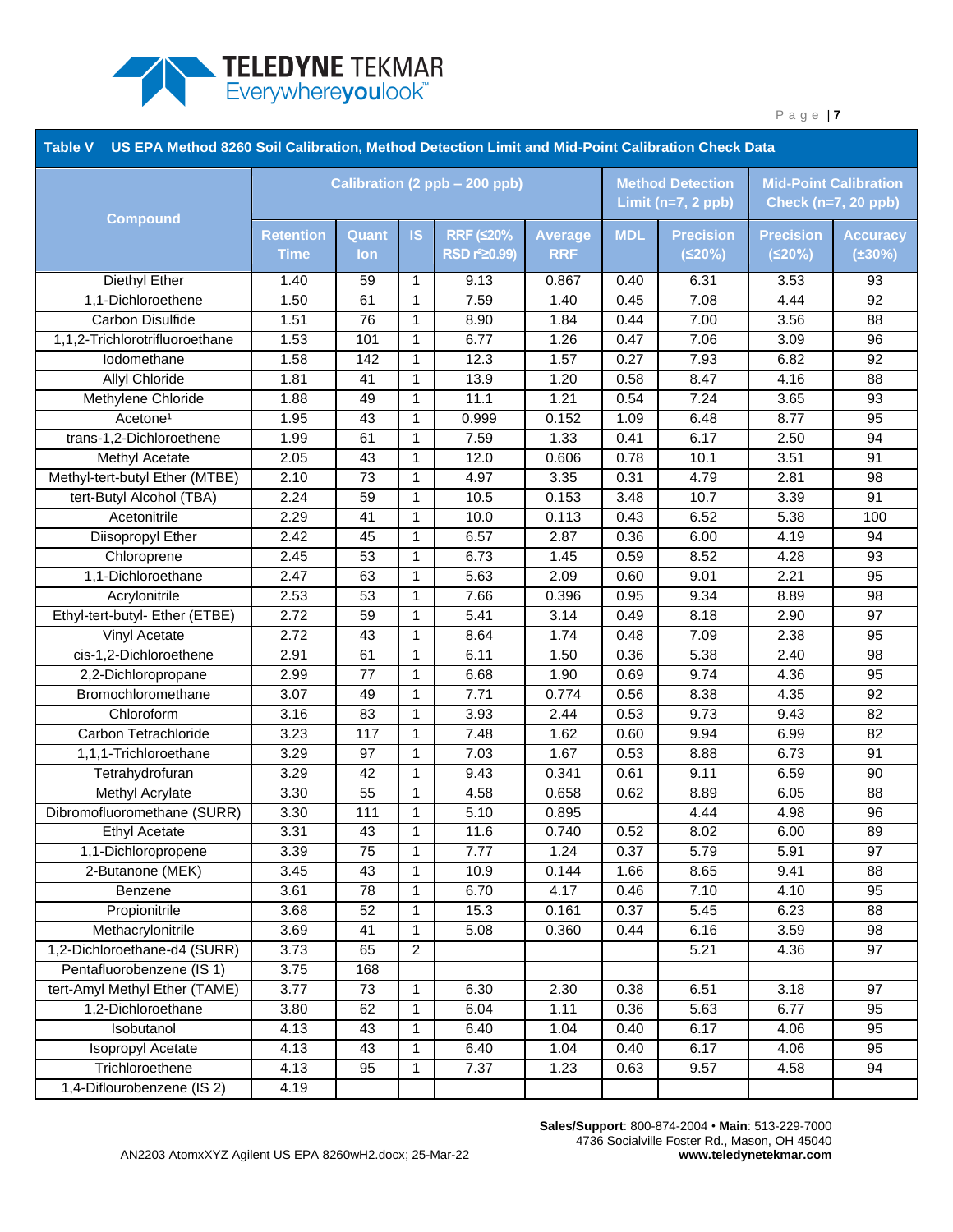

| US EPA Method 8260 Soil Calibration, Method Detection Limit and Mid-Point Calibration Check Data<br><b>Table V</b> |                  |       |                         |                               |                |                                               |                  |                                                            |                 |
|--------------------------------------------------------------------------------------------------------------------|------------------|-------|-------------------------|-------------------------------|----------------|-----------------------------------------------|------------------|------------------------------------------------------------|-----------------|
| <b>Compound</b>                                                                                                    |                  |       |                         | Calibration (2 ppb - 200 ppb) |                | <b>Method Detection</b><br>Limit (n=7, 2 ppb) |                  | <b>Mid-Point Calibration</b><br><b>Check (n=7, 20 ppb)</b> |                 |
|                                                                                                                    | <b>Retention</b> | Quant | <b>IS</b>               | <b>RRF (≤20%</b>              | <b>Average</b> | <b>MDL</b>                                    | <b>Precision</b> | <b>Precision</b>                                           | <b>Accuracy</b> |
|                                                                                                                    | <b>Time</b>      | lon   |                         | RSD r <sup>2</sup> 20.99)     | <b>RRF</b>     |                                               | (520%)           | (520%)                                                     | $(\pm 30\%)$    |
| Dibromomethane                                                                                                     | 4.51             | 174   | 2                       | 6.59                          | 0.519          | 0.25                                          | 3.79             | 1.92                                                       | 95              |
| 1,2-Dichloropropane                                                                                                | 4.61             | 63    | 2                       | 4.82                          | 0.613          | 0.58                                          | 7.97             | 4.14                                                       | 95              |
| Bromodichloromethane                                                                                               | 4.70             | 83    | 2                       | 9.54                          | 0.740          | 0.43                                          | 6.57             | 3.73                                                       | 94              |
| Methyl Methacrylate                                                                                                | 4.94             | 41    | $\overline{c}$          | 6.53                          | 0.346          | 0.69                                          | 10.4             | 3.18                                                       | 89              |
| Propyl Acetate                                                                                                     | 5.10             | 43    | 2                       | 9.63                          | 0.549          | 0.62                                          | 9.09             | 3.11                                                       | 96              |
| 2-Chloroethyl Vinyl Ether                                                                                          | 5.34             | 63    | $\overline{c}$          | 0.505                         | 0.340          | 0.71                                          | 10.3             | 3.65                                                       | 93              |
| cis-1,3-Dichloropropene                                                                                            | 5.35             | 75    | $\overline{c}$          | 7.71                          | 0.922          | 0.63                                          | 10.1             | 3.50                                                       | 97              |
| Toluene-d8 (SURR)                                                                                                  | 5.52             | 98    | 3                       | 3.08                          | 1.80           |                                               | 1.44             | 1.53                                                       | 101             |
| Toluene                                                                                                            | 5.57             | 91    | $\overline{c}$          | 7.08                          | 3.77           | 0.45                                          | 6.74             | 3.22                                                       | 94              |
| 2-Nitropropane                                                                                                     | 5.85             | 43    | $\overline{c}$          | 13.8                          | 0.099          | 0.60                                          | 8.91             | 3.73                                                       | 95              |
| Tetrachloroethene                                                                                                  | 5.96             | 166   | 2                       | 9.72                          | 1.68           | 0.56                                          | 8.66             | 4.31                                                       | 98              |
| 4-Methyl-2-Pentanone                                                                                               | 6.06             | 43    | $\overline{c}$          | 5.56                          | 0.160          | 1.60                                          | 8.69             | 4.47                                                       | 98              |
| trans-1,3-Dichloropropene                                                                                          | 6.06             | 75    | $\overline{\mathbf{c}}$ | 7.51                          | 0.820          | 0.31                                          | 5.01             | 3.33                                                       | 95              |
| 1,1,2-Trichloroethane                                                                                              | 6.22             | 97    | $\overline{\mathbf{c}}$ | 7.46                          | 0.618          | 0.51                                          | 8.15             | 3.65                                                       | 95              |
| Ethyl Methacrylate                                                                                                 | 6.32             | 69    | $\overline{c}$          | 7.75                          | 0.642          | 0.54                                          | 8.62             | 4.47                                                       | 95              |
| Dibromochloromethane                                                                                               | 6.38             | 129   | $\overline{c}$          | 3.39                          | 0.673          | 0.53                                          | 8.11             | 2.02                                                       | 95              |
| 1,3-Dichloropropane                                                                                                | 6.50             | 76    | 2                       | 6.92                          | 0.998          | 0.25                                          | 3.94             | 4.00                                                       | 95              |
| 1,2-Dibromoethane                                                                                                  | 6.60             | 107   | $\overline{c}$          | 4.56                          | 0.560          | 0.52                                          | 8.55             | 3.95                                                       | 93              |
| <b>Butyl Acetate</b>                                                                                               | 6.97             | 43    | $\overline{c}$          | 5.81                          | 0.571          | 0.41                                          | 5.99             | 4.49                                                       | 94              |
| 2-Hexanone                                                                                                         | 7.02             | 43    | $\overline{c}$          | 5.51                          | 0.119          | 1.34                                          | 7.13             | 6.90                                                       | 89              |
| Chlorobenzene-d5 (IS 3)                                                                                            | 7.21             | 117   |                         |                               |                |                                               |                  |                                                            |                 |
| Chlorobenzene                                                                                                      | 7.23             | 112   | 3                       | 5.81                          | 1.66           | 0.28                                          | 4.44             | 1.85                                                       | 94              |
| Ethylbenzene                                                                                                       | 7.30             | 91    | 3                       | 6.67                          | 2.67           | 0.61                                          | 9.17             | 3.06                                                       | 93              |
| 1,1,1,2-Tetrachloroethane                                                                                          | 7.32             | 131   | 3                       | 6.03                          | 0.468          | 0.55                                          | 8.75             | 2.18                                                       | 96              |
| m-,p-Xylene                                                                                                        | 7.46             | 91    | 3                       | 6.25                          | 2.05           | 0.64                                          | 4.97             | 2.81                                                       | 94              |
| o-Xylene                                                                                                           | 7.83             | 91    | 3                       | 5.70                          | 2.15           | 0.44                                          | 6.59             | 1.94                                                       | 94              |
| Bromoform                                                                                                          | 7.87             | 173   | 3                       | 4.94                          | 0.314          | 0.47                                          | 7.59             | 4.65                                                       | 98              |
| Styrene                                                                                                            | 7.89             | 104   | 3                       | 7.29                          | 1.76           | 0.46                                          | 7.04             | 2.07                                                       | 93              |
| Isopropylbenzene                                                                                                   | 8.11             | 105   | 3                       | 5.75                          | 2.85           | 0.35                                          | 5.32             | 2.72                                                       | 95              |
| Amyl Acetate                                                                                                       | 8.28             | 43    | 3                       | 9.04                          | 0.382          | 0.45                                          | 6.89             | 4.24                                                       | 92              |
| 4-Bromofluorobenzene (SURR)                                                                                        | 8.30             | 95    | 4                       | 2.62                          | 0.767          |                                               | 3.44             | 3.76                                                       | 98              |
| Bromobenzene                                                                                                       | 8.35             | 77    | 3                       | 6.52                          | 0.803          | 0.45                                          | 6.67             | 3.25                                                       | 95              |
| cis-1,4-Dichloro-2-Butene                                                                                          | 8.38             | 75    | 3                       | 5.73                          | 0.153          | 0.60                                          | 9.14             | 4.08                                                       | 94              |
| n-Propylbenzene                                                                                                    | 8.42             | 91    | 3                       | 7.25                          | 3.23           | 0.21                                          | 3.25             | 1.79                                                       | 96              |
| 1,1,2,2-Tetrachloroethane                                                                                          | 8.50             | 83    | 3                       | 12.1                          | 0.370          | 0.38                                          | 6.39             | 2.77                                                       | 94              |
| 2-Chlorotoluene                                                                                                    | 8.50             | 91    | 3                       | 7.77                          | 1.77           | 0.56                                          | 8.68             | 2.56                                                       | 95              |
| 1,2,3-Trichloropropane                                                                                             | 8.56             | 75    | 3                       | 8.45                          | 0.365          | 0.37                                          | 5.80             | 2.89                                                       | 96              |
| 1,3,5-Trimethylbenzene                                                                                             | 8.58             | 105   | 3                       | 7.79                          | 2.42           | 0.31                                          | 4.77             | 2.60                                                       | 96              |
| trans-1,4-dichloro-2-butene                                                                                        | 8.61             | 75    | 3                       | 4.52                          | 0.232          | 0.46                                          | 6.21             | 3.99                                                       | 97              |
| 4-Chlorotoluene                                                                                                    | 8.63             | 91    | 3                       | 8.85                          | 1.90           | 0.37                                          | 5.67             | 2.53                                                       | 94              |
| Pentachloroethane                                                                                                  | 8.79             | 77    | 3                       | 11.3                          | 0.258          | 0.88                                          | 12.5             | 4.39                                                       | 89              |
| tert-Butylbenzene                                                                                                  | 8.79             | 119   | $\sqrt{3}$              | 6.68                          | 2.27           | 0.24                                          | 3.66             | 2.57                                                       | 96              |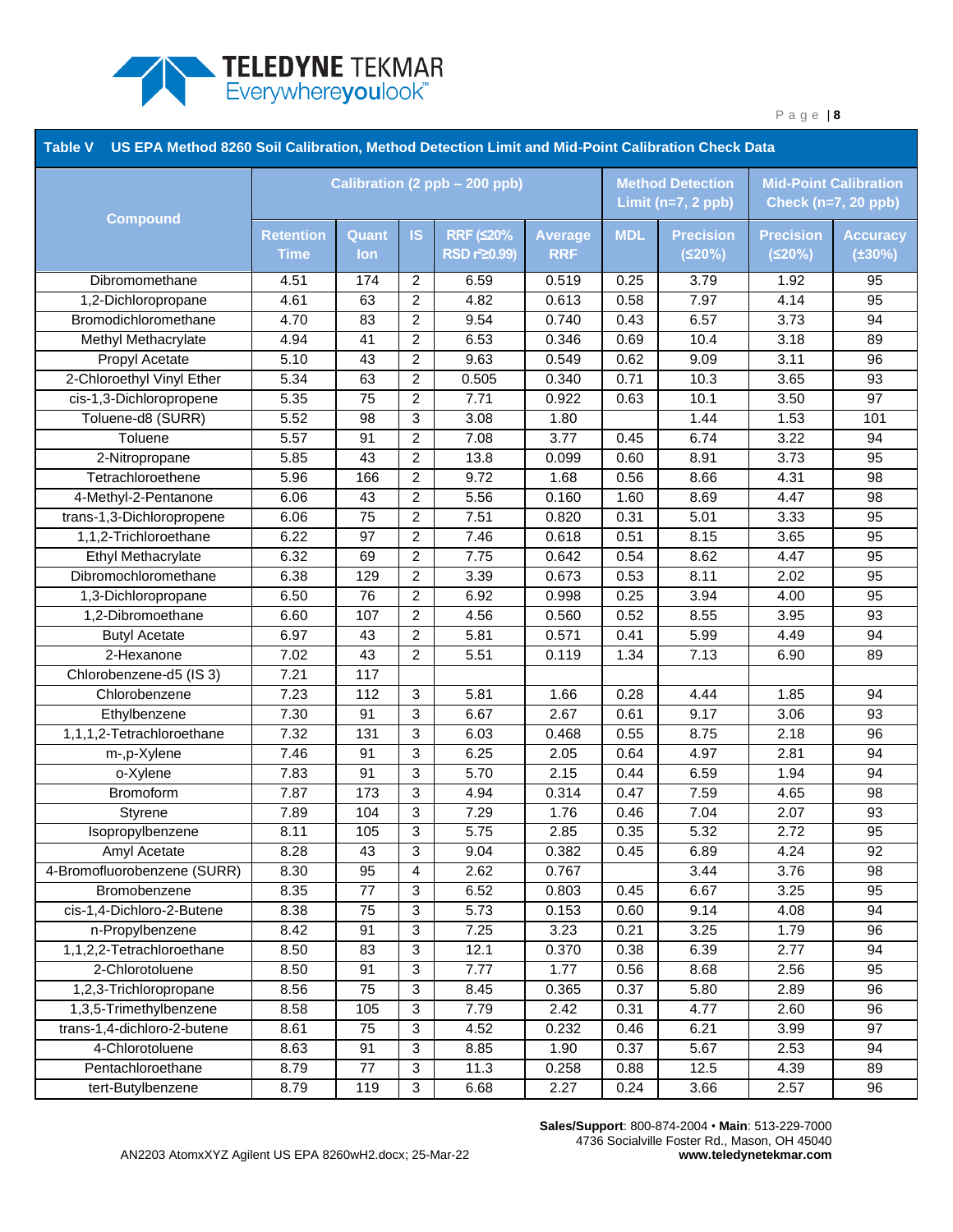

| Table V US EPA Method 8260 Soil Calibration, Method Detection Limit and Mid-Point Calibration Check Data |                                 |                     |           |                                               |                       |            |                                                 |                                                            |                                 |
|----------------------------------------------------------------------------------------------------------|---------------------------------|---------------------|-----------|-----------------------------------------------|-----------------------|------------|-------------------------------------------------|------------------------------------------------------------|---------------------------------|
| <b>Compound</b>                                                                                          | Calibration (2 ppb - 200 ppb)   |                     |           |                                               |                       |            | <b>Method Detection</b><br>Limit $(n=7, 2$ ppb) | <b>Mid-Point Calibration</b><br><b>Check (n=7, 20 ppb)</b> |                                 |
|                                                                                                          | <b>Retention</b><br><b>Time</b> | Quant<br><b>lon</b> | <b>IS</b> | <b>RRF (S20%</b><br>RSD r <sup>2</sup> 20.99) | Average<br><b>RRF</b> | <b>MDL</b> | <b>Precision</b><br>(520%)                      | <b>Precision</b><br>(≤20%)                                 | <b>Accuracy</b><br>$(\pm 30\%)$ |
| 1,2,4-Trimethylbenzene                                                                                   | 8.84                            | 105                 | 3         | 7.15                                          | 2.41                  | 0.36       | 5.37                                            | 2.38                                                       | 97                              |
| sec-Butylbenzene                                                                                         | 8.91                            | 105                 | 3         | 7.71                                          | 3.19                  | 0.35       | 5.37                                            | 2.88                                                       | 97                              |
| p-Isopropyltoluene                                                                                       | 9.02                            | 119                 | 3         | 6.49                                          | 2.92                  | 0.37       | 5.97                                            | 2.60                                                       | 96                              |
| 1,3-Dichlorobenzene                                                                                      | 9.02                            | 146                 | 3         | 8.40                                          | 1.52                  | 0.35       | 5.40                                            | 2.68                                                       | 97                              |
| 1,4-Dichlorobenzene-d4 (IS 4)                                                                            | 9.08                            | 152                 |           |                                               |                       |            |                                                 |                                                            |                                 |
| 1,4-Dichlorobenzene                                                                                      | 9.09                            | 146                 | 4         | 7.68                                          | 2.06                  | 0.43       | 6.51                                            | 3.75                                                       | 96                              |
| n-Butylbenzene                                                                                           | 9.29                            | 91                  | 4         | 9.08                                          | 3.35                  | 0.46       | 6.96                                            | 4.44                                                       | 93                              |
| Hexachloroethane                                                                                         | 9.33                            | 201                 | 4         | 9.80                                          | 0.948                 | 0.28       | 9.24                                            | 2.92                                                       | 93                              |
| 1,2-Dichlorobenzene                                                                                      | 9.35                            | 146                 | 4         | 7.13                                          | 1.87                  | 0.27       | 4.11                                            | 3.71                                                       | 96                              |
| 1,2-Dibromo-3-Chloropropane                                                                              | 9.84                            | 75                  | 4         | 15.4                                          | 0.101                 | 0.69       | 10.3                                            | 5.59                                                       | 88                              |
| Nitrobenzene                                                                                             | 10.17                           | 77                  | 4         | 13.3                                          | 0.063                 | 0.71       | 9.50                                            | 2.74                                                       | 97                              |
| Hexachlorobutadiene                                                                                      | 10.24                           | 225                 | 4         | 8.98                                          | 0.726                 | 0.37       | 5.88                                            | 5.44                                                       | 95                              |
| 1,2,4-Trichlorobenzene                                                                                   | 10.24                           | 180                 | 4         | 5.15                                          | 1.31                  | 0.20       | 3.15                                            | 4.46                                                       | 98                              |
| Naphthalene                                                                                              | 10.42                           | 128                 | 4         | 6.10                                          | 3.14                  | 0.37       | 5.68                                            | 3.50                                                       | 95                              |
| 1,2,3-Trichlorobenzene                                                                                   | 10.53                           | 180                 | 4         | 3.87                                          | 1.21                  | 0.40       | 6.29                                            | 4.30                                                       | 95                              |

1) Compound used a linear calibration.

<span id="page-8-0"></span>Figure 1 Total Ion Chromatogram (TIC) of a Water Method 20 ppb Standard Indicating Consistent Peak Shapes for all Compounds with Minimal Water Interference.